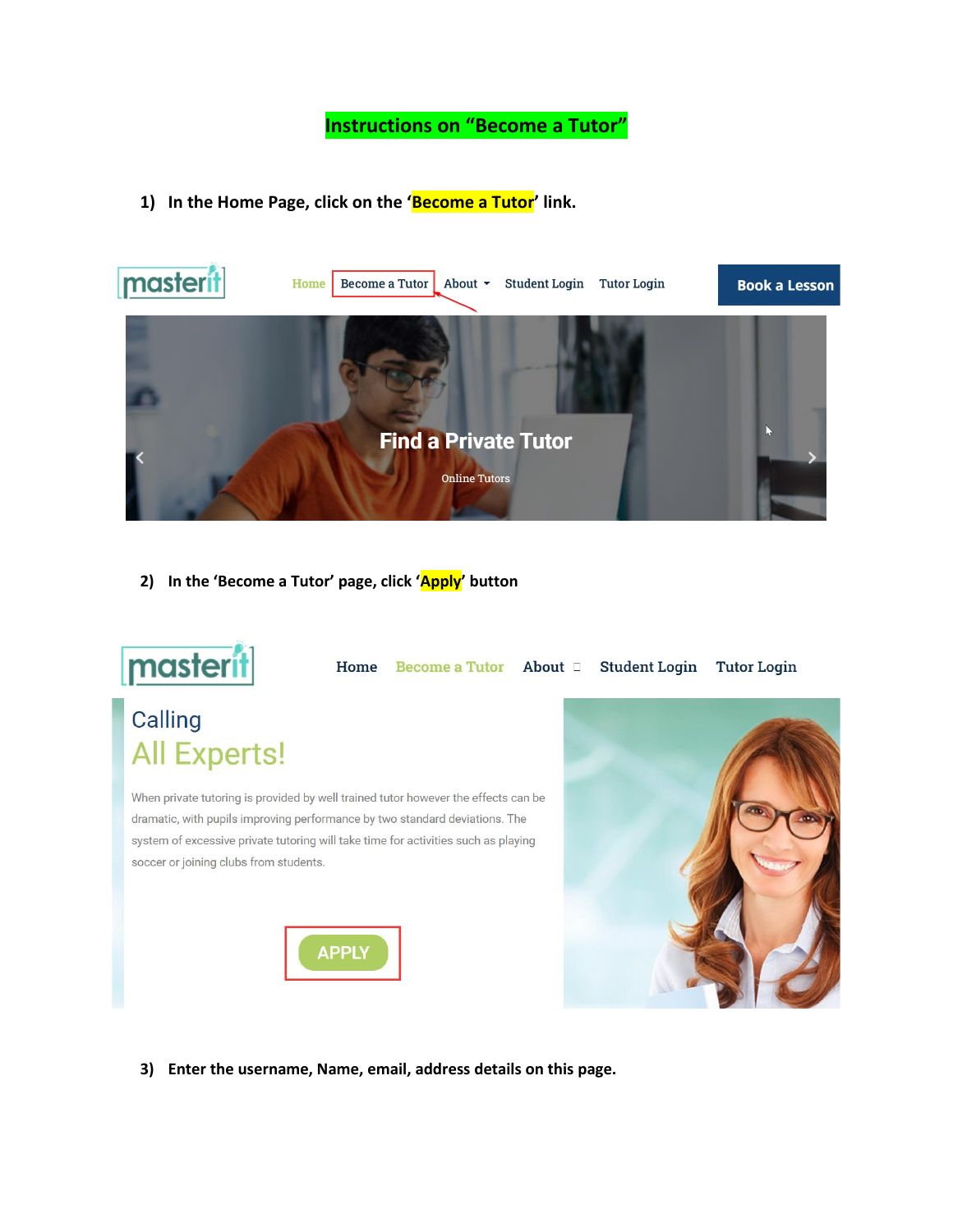

#### Home Become a Tutor About D **Student Login Tutor Login**

| Username*      |                                                 |
|----------------|-------------------------------------------------|
|                |                                                 |
| Name*          |                                                 |
|                |                                                 |
| First          | Last                                            |
| Email *        |                                                 |
|                |                                                 |
| Send OTP       |                                                 |
| Address *      |                                                 |
|                |                                                 |
| Address Line 1 |                                                 |
|                |                                                 |
| City           | State / Province / Region                       |
|                | <b>United States of America</b><br>$\checkmark$ |

**4) Select the category you want to teach Enter an Hourly rate Add a Photo (make sure the photo looks professional)**

### **Add a Self-Video (less than 2 min. duration).**

Go to<https://www.movavi.com/webcam-recorder.html>

and record the video (should be in mp4 format)

In the Video, explain about your teaching skills. Speak in English and in the Category-Language you selected, so the student can hear how well you speak in English and in your tutoring language. The students will select you as their tutor, by seeing this video.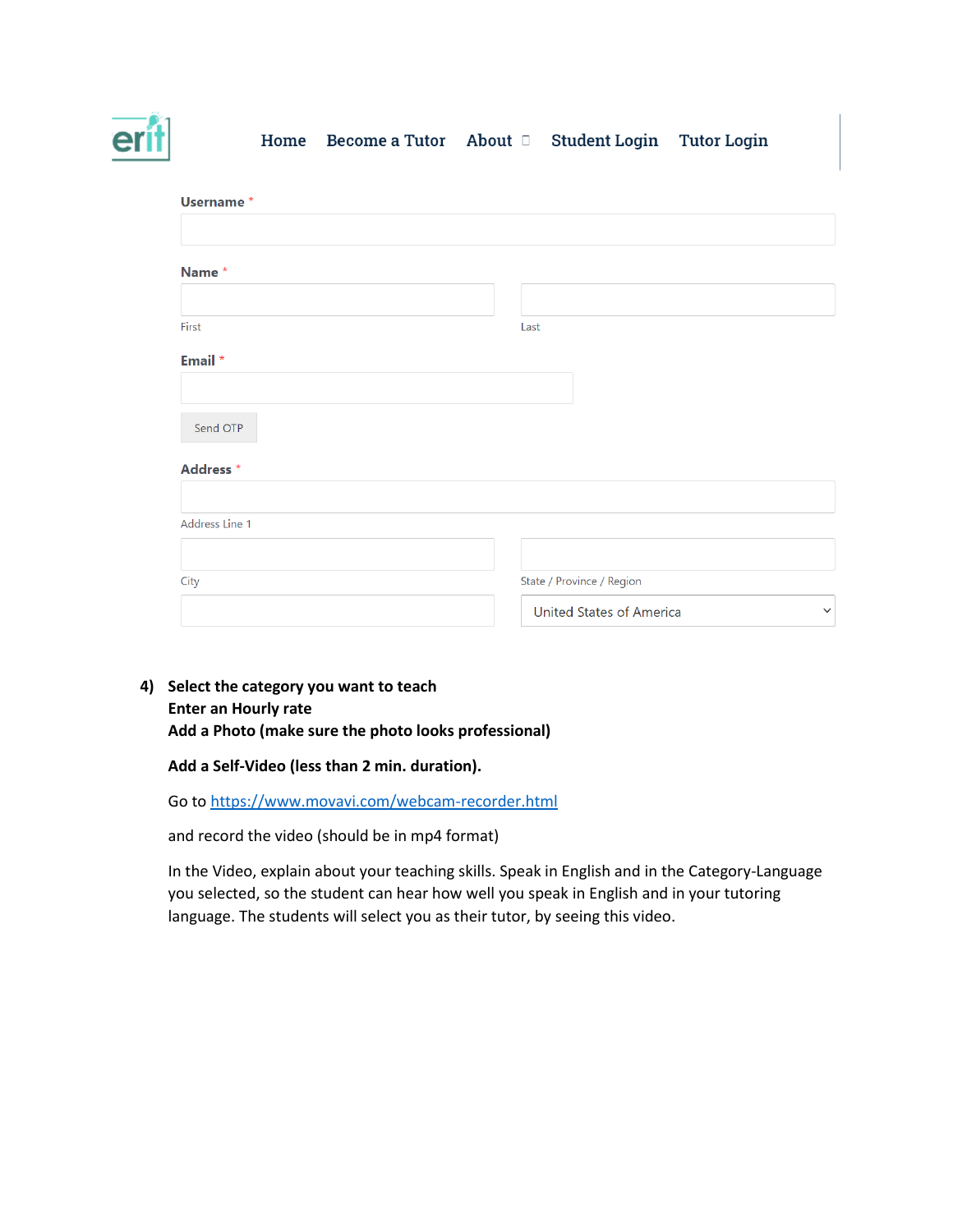| masterit | Home Become a Tutor About D Student Login<br><b>Tutor Login</b> | $\overline{B}$ |
|----------|-----------------------------------------------------------------|----------------|
|          | <b>Categories</b> *<br>Categories<br>$\check{ }$                |                |
|          | <b>Hourly Rate \$*</b><br>\$10.00<br>Minimum \$10               |                |
|          | Add the Photo*                                                  |                |
|          | Click or drag a file to this area to upload.                    |                |
|          | Add the Video/mp4**                                             |                |
|          | Click or drag a file to this area to upload.                    |                |

**5) Enter the Tutor Bio and click 'Submit' button.**

|                              | Enter the bio, explaining your tutoring skills, how long<br>you have been teaching, etc. |
|------------------------------|------------------------------------------------------------------------------------------|
| Tutor Bio (limit 250 chars.) |                                                                                          |
| 0 of 250 max characters.     |                                                                                          |

**6) You will see "Your confirmation is Pending" message.**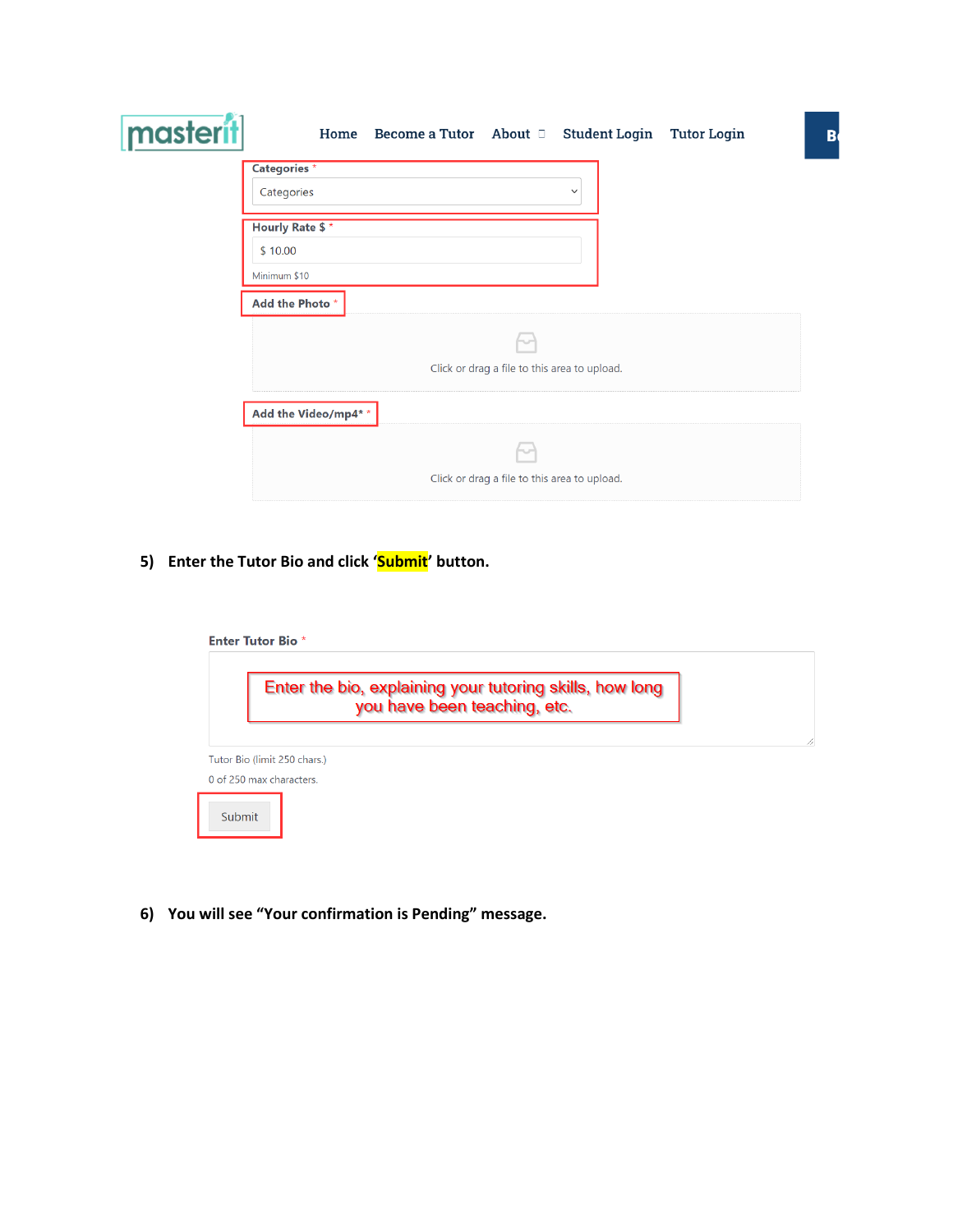

### Home Become a Tutor About a Student Login Tutor Login



**7) Check your email INBOX or SPAM folder for 'Masterit.co – Become a Tutor Registration Form' email.**

|                     | <b>&amp; Masterit.co - Become a Tutor Registration Form [Inbox x]</b> |                         |    |
|---------------------|-----------------------------------------------------------------------|-------------------------|----|
| to nrk1Tutor $\sim$ | Master It masteritco786@gmail.com via 5307120.theagelessyoga.com      | 7:47 PM (0 minutes ago) | ጚፘ |
|                     |                                                                       |                         |    |
|                     | <b>Username</b><br>nrk1Tutor                                          |                         |    |
|                     | <b>Name</b><br>Peter Jackson                                          |                         |    |
|                     | <b>Email</b><br>nrk1Tutor@gmail.com                                   |                         |    |

**8) Once you are approved as a Tutor, you will receive a Confirmation email with,**

**Tutor Panel Access link with**

**Login details**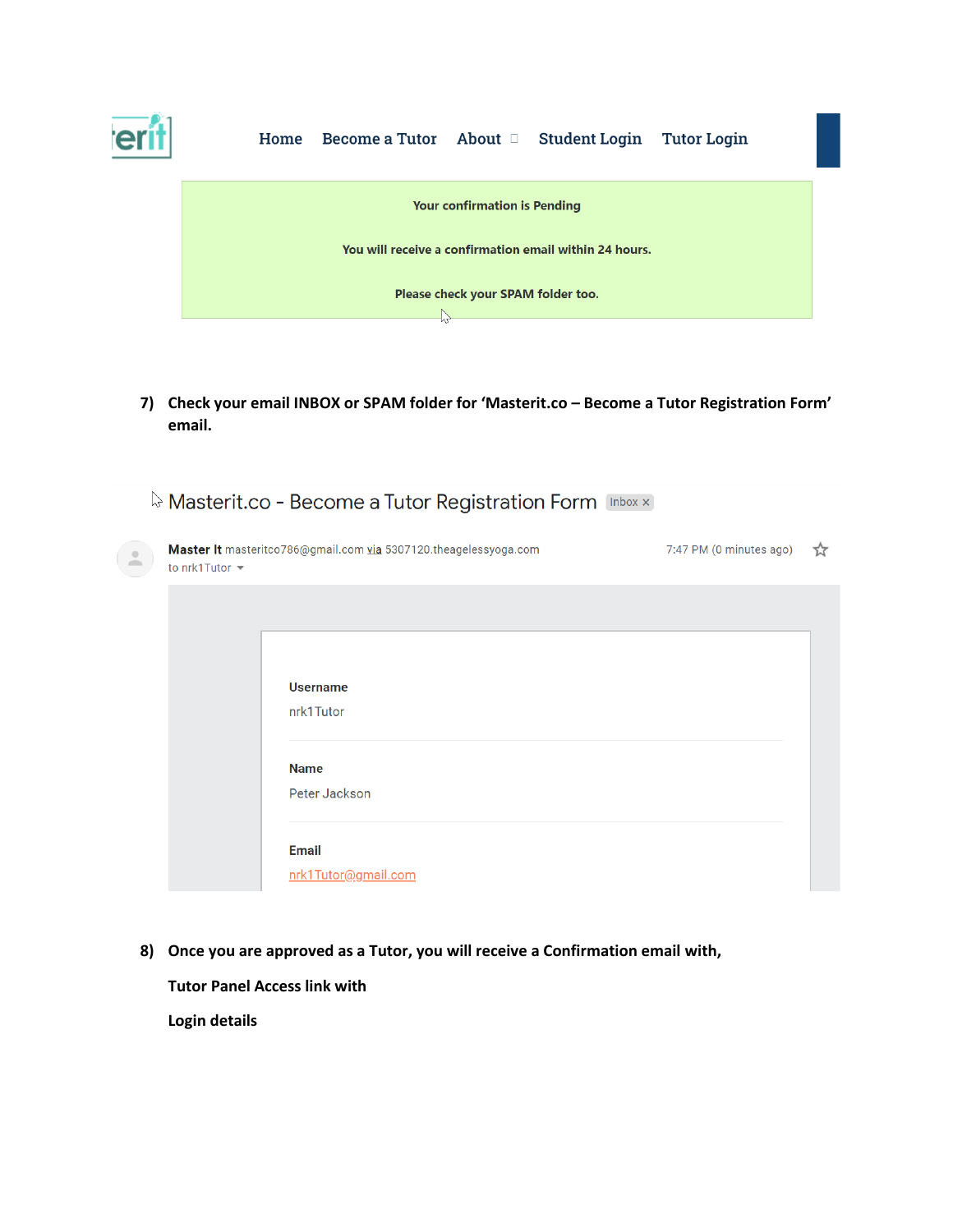## Masterit.co - Your login information Inbox x



Masterit.co

to me  $\sqrt{*}$ 

Wed, Feb 2, 9:12 PM (4 days ago)

 $\mathbb{Z}$ 



Hello nrk4 tutor,

An account was created for you at Masterit.co

### Your user details:

Login URL: https://masterit.co/tutor-panel Username: nrk4tutor@gmail.com Password: TMHs4t

Thanks, Masterit support team.

### **9) Click the 'Tutor Panel Access' link in the email, will go to Tutor Login page.**

**Enter the Login details**

| <b>Tutor Days Off</b> | <b>Tutor Schedule</b>                         |
|-----------------------|-----------------------------------------------|
|                       | Username or Email Address nrk4tutor@gmail.com |
| Password<br>          |                                               |
| $\Box$ Remember Me    |                                               |
| Log In                |                                               |
|                       |                                               |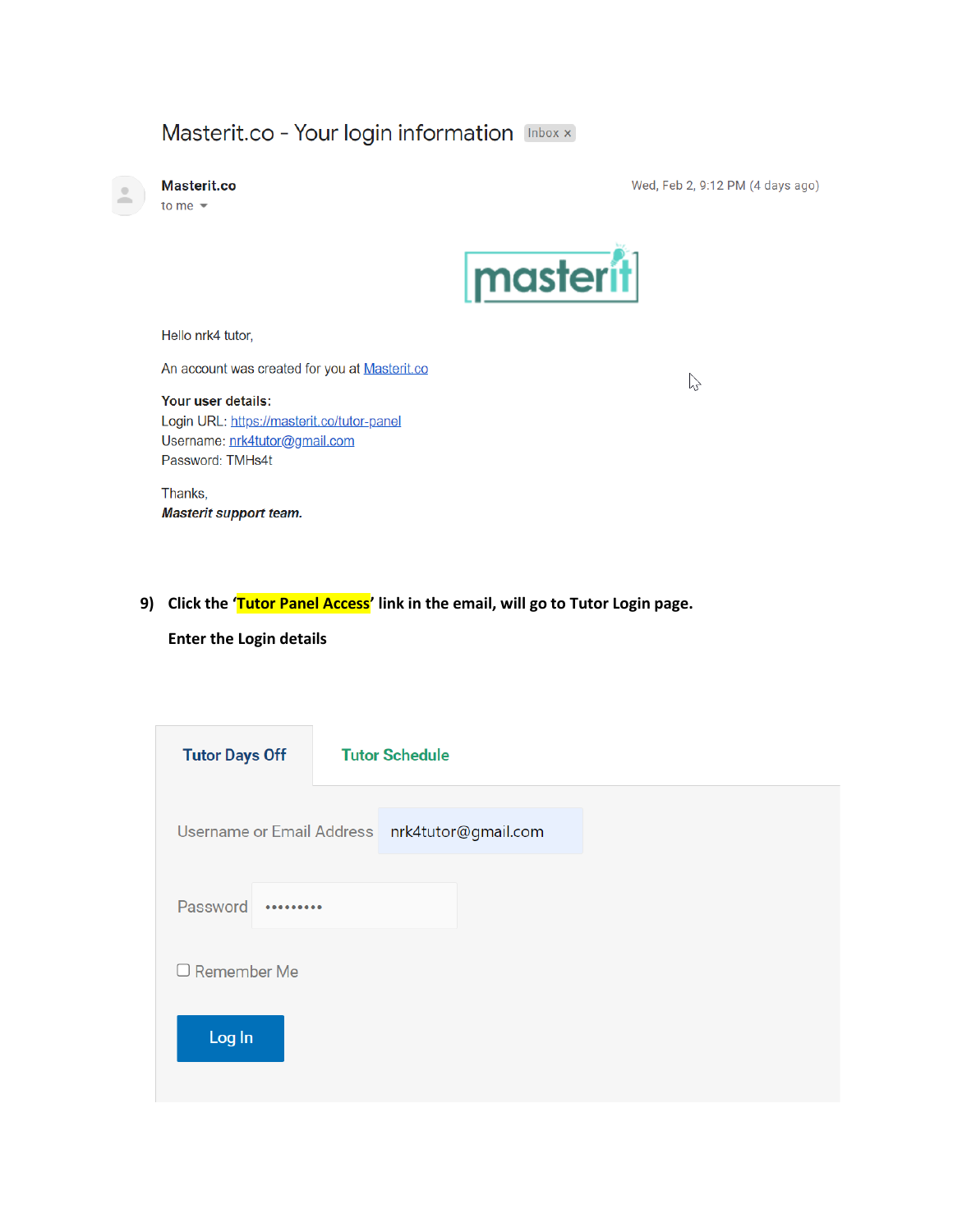### **10) Now you can access the Tutor Calendar & Schedule page.**

| <b>Tutor Schedule</b><br><b>Tutor Days Off</b> |                |                     |                |                |    |         |                |                      |                             |                 |                |                       |              |  |                |    |                     |              |                |    |         |  |  |
|------------------------------------------------|----------------|---------------------|----------------|----------------|----|---------|----------------|----------------------|-----------------------------|-----------------|----------------|-----------------------|--------------|--|----------------|----|---------------------|--------------|----------------|----|---------|--|--|
|                                                |                |                     |                |                |    |         |                | $\blacktriangleleft$ |                             | 2022            |                | $\blacktriangleright$ |              |  |                |    |                     |              |                |    |         |  |  |
|                                                |                |                     | <b>January</b> |                |    |         |                |                      |                             | <b>February</b> |                |                       | <b>March</b> |  |                |    |                     |              |                |    |         |  |  |
|                                                |                | Mon Tue Wed Thu Fri |                |                |    | Sat Sun |                |                      | Mon Tue Wed Thu Fri Sat Sun |                 |                |                       |              |  |                |    | Mon Tue Wed Thu Fri |              |                |    | Sat Sun |  |  |
|                                                |                |                     |                |                | 1  | 2       |                | 1                    | 2                           | 3               | $\overline{4}$ | 5                     | 6            |  |                | 1. | $\overline{2}$      | 3            | $\overline{4}$ | 5  | 6       |  |  |
| 3                                              | $\overline{4}$ | 5                   | 6              | $\overline{7}$ | 8  | 9       | $\overline{7}$ | 8                    | 9                           | 10              | 11             | 12                    | 13           |  | $\overline{7}$ | 8  | 9                   | 10           | 11             | 12 | 13      |  |  |
| 10 <sup>°</sup>                                | 11             | 12 <sup>°</sup>     | 13             | 14             | 15 | -16     | 14             | 15                   | 16                          | 17              | 18             | 19                    | 20           |  | 14             | 15 | 16                  | 17           | 18             | 19 | 20      |  |  |
| 17                                             | 18             | 19                  | 20             | 21             | 22 | 23      | 21             | 22                   | $23-1$                      | 24              | 25             | 26                    | $-27$        |  | 21             | 22 | 23                  | 24           | 25             | 26 | 27      |  |  |
| 24                                             | 25             | 26                  | 27             | 28             | 29 | 30      | 28             |                      |                             |                 |                |                       |              |  | 28             | 29 | 30                  | $-31$        |                |    |         |  |  |
| 31                                             |                |                     |                |                |    |         |                |                      |                             |                 |                |                       |              |  |                |    |                     |              |                |    |         |  |  |
|                                                |                |                     | Assail.        |                |    |         |                |                      |                             | <b>BA-15</b>    |                |                       |              |  |                |    |                     | <b>Links</b> |                |    |         |  |  |

11) You can select the 'Days Off' by selecting the appropriate days.

- a) By selecting the days
- b) Checking the 'We are not working on this day'
- c) And click 'Close'.